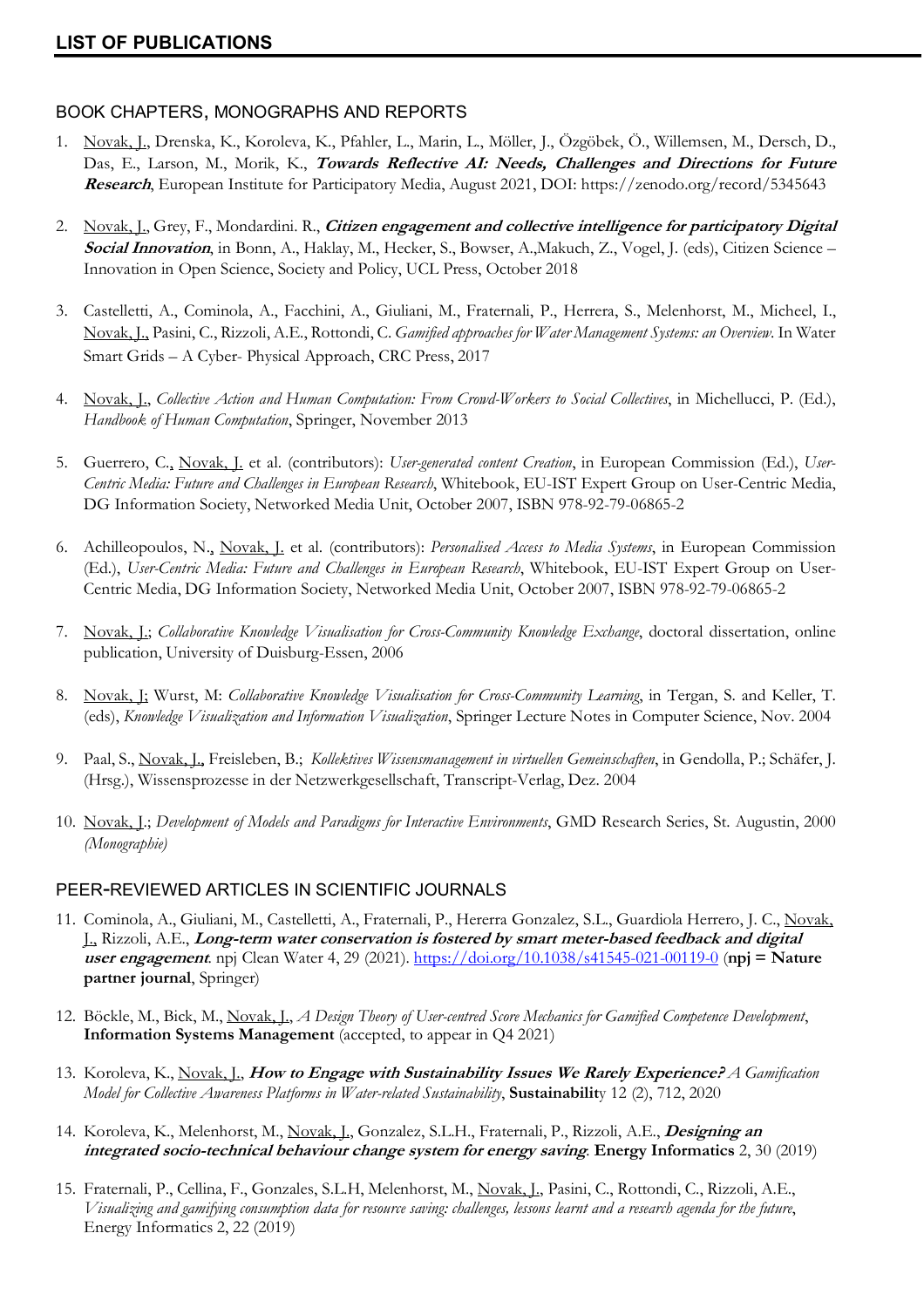- 16. Becker, M., Novak, J., Drenska, K., Fernadez, T.: *Developing a Collective Awareness Platform for Urban Sustainability Challenges: Case Study of the POWER Project*, European Journal of Sustainable Development, 8(4), 214 (2019)
- 17. Novak, J., Melenhorst M., Micheel, I., Pasini, C., Fraternali, P., Rizzoli, A.E., **Integrating behavioural change and gamified incentive modelling for stimulating water saving***,* Environmental Modelling and Software, Vol. 102, Apr 2018, pp. 120-137, ISSN 1364-8152
- 18. Albertarelli, S. Fraternali, P., Herrera, S.,Melenhorst, M., Novak, J., Pasini, C., Rizzoli, A.E., Rottondi, C., *A Survey on the Design of Gamified Systems for Energy and Water Sustainability*, Games, 2018, 9(3), 38
- 19. Rizzoli, A.E., Castelletti, A., Fraternali, P., Novak, J., *Demo Abstract: SmartH2O, demonstrating the impact of gamification technologies for saving water,* Computer Science Research and Development (2018) 33: 275, Springer
- 20. Dini, L., Galanski, C., Döpfmer, S., Gehrke-Beck, S., Bayer, G., Boeckle, M., Micheel, I., Novak, J., Heintze, C., *Online Platform as a Tool to Support Postgraduate Training in General Practice – A Case Report. GMS Journal for Medical Education*, 34(5), Doc59, November 2017
- 21. Bayer, G., Galanski, C., Dini, L., Micheel, I., Novak, J., Heintze, C., *Nutzerverhalten auf der hausärztlichen Online-Weiterbildungsplattform "KOLEGEA"*, ZFA – Zeitschrift für Allgemeinmedizin**,** 93 (4), April 2017
- 22. Semertzidis, T.,Novak, J., Lazaridis, M., Melenhorst, M., Micheel, I., Michalopoulos, D., Böckle, M., Strintzis, M. G., Daras, P., **A Crowd-powered System for Fashion Similarity Search, ACM Transactions on Intelligent Systems and Technology**, Special Issue Crowd in Intelligent Systems, Vol 7, Issue 4, March 2016
- 23. Novak, J.**,** Schröder, S., Böckle, M., Verheyen, P., Ziebarth, S., Hoppe, U., Kötteritzsch, A., Ziegler, J., Heintze, C., *Entwicklung mobiler Anwendungen für nutzergeneriertes Wissen in der ärztlichen Weiterbildung*, iCom – Zeitschrift für interaktive und kooperative Medien, Vol. 13, Issue 1, 2013, Oldenbourg-Verlag
- 24. Novak, J., Schwabe, G., *Designing for reintermediation in the brick-and-mortar world: Towards the travel agency of the future*, Electronic Markets Journal, Vol. 19, Issue 1, Springer, March, 2009
- 25. Novak, J., Voigt, B., Mashups: *Strukturelle Eigenschaften und Herausforderungen von End-User Development im Web 2.0*, icom – Zeitschrift für interaktive und kooperative Medien, 1/2007, Oldenbourg-Verlag
- 26. Novak, J.; Wurst, M.; *Supporting Knowledge Creation and Sharing in Communities based on Mapping Implicit Knowledge*, Journal of Universal Computer Science, Special Issue Communities of Practice, Springer, 03/2004
- 27. Novak, J; Wurst, M.; Kunz, C; *Entdeckung und Nutzbarmachung von stillem Wissen in heterogenen Experten-Gemeinschaften*, i-com - Zeitschrift für interaktive und kooperative Medien, 3/2003, Oldenbourg-Verlag

### PEER-REVIEWED ARTICLES IN PROCEEDINGS OF SCIENTIFIC CONFERENCES

- 28. Grimaldo, A., Novak, J.: **Explainable Needn't Be (Much) Less Accurate: Evaluating an Explainable AI Dashboard for Energy Forecasting**. In IFIP International Conference on Artificial Intelligence Applications and Innovations (pp. 340-351). Springer, Cham.
- 29. Grimaldo, A.I., Novak, J., **Combining Machine Learning with Visual Analytics for Explainable Forecasting of Energy Demand in Prosumer Scenarios**, Proc. of 10th International Conference on Sustainable Energy Information Technology (SEIT 2020), Procedia Computer Science, Volume 175, pp. 525-532, 2020
- 30. Grimaldo, I., Novak, J.: User-Centered Visual Analytics Approach for Interactive and Explainable Energy Demand Analysis in Prosumer Scenarios, In: Tzovaras D., Giakoumis D., Vincze M., Argyros A. (eds) Computer Vision Systems. ICVS 2019. Lecture Notes in Computer Science, vol 11754. 2019, Springer, Cham
- 31. Koroleva, K., Miranda, D., van Bers, C., Novak, J.: *Designing for multi- stakeholder analysis of trade- offs in water-energyfood nexus*, Proceedings of the 19th international conference on Critical Issues in Science, Technology and Society Studies (STS'19), May 2019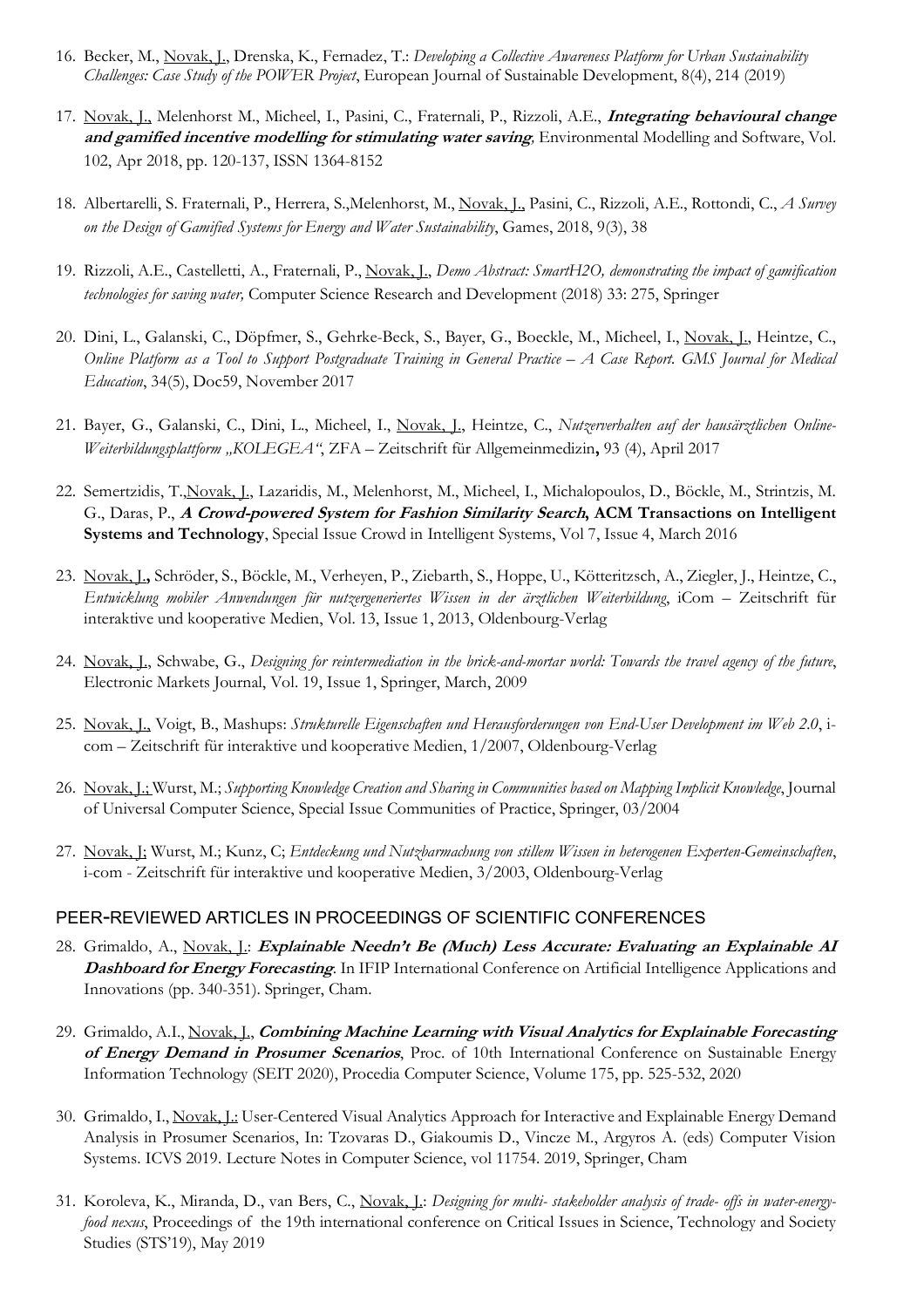- 32. Novak, J., Melenhorst, M., Micheel, I., Fraternali, P., Pasini, C., Herrera, S., Hidasi, B., *Stimulating energysaving behaviour through ecofeedback, adaptive gamification and personalized recommendations*, Proceedings of BEHAVE 2018 – 5th European Conference on Behaviour and Energy Efficiency, Zurich, Sept 2018
- 33. Melenhorst, M., Koroleva, K., Novak, J., *Metaphorical Visualizations of Energy Saving Impact for Behavioural Change: A GoalFraming Approach and Results from an Online Crowd Evaluation*, Proceedings of BEHAVE 2018 – 5th European Conference on Behaviour and Energy Efficiency, Zurich, Sept 2018
- 34. Böckle, M., Micheel, I.,, Bick, M., Novak, J., *A Design Framework for Adaptive Gamification Applications*, Proceedings of the 51st Hawaii International Conference on System Sciences 2018 (HICSS), Hawaii, USA, January 2018
- 35. Fraternali, P, Herrera, S., Novak, J., Melenhorst, M., Tzovaras, D., Kinidis, S., Rizzoli, A.E., Celina, F., *enCOMPASS – an Integrative Approach to Behavioural Change for Energy Saving*, Proc. of Global Internet of Things Summit (GIoTS) 2017, CICG, Geneva, June 2017.
- 36. Böckle, M., Novak, J., Bick, M., *Towards Adaptive Gamification: A Synthesis of Current Developments*, Proceedings of the 25th European Conference on Information Systems (ECIS), Guimarães, Portugal, June 5-10, 2017
- 37. Novak, J., Melenhorst, M., Micheel, I., Pasini, C., Fraternali, P., Rizzoli, A.E., 2016. *Behaviour change and incentive modelling for water saving: first experiences from the SmartH2O project*. Proceedings of the 8th International Congress on Environmental Modelling and Software – iEMSs 2016, Toulouse, 2016
- 38. Motajcsek, T., Le Moine, J.-Y., Cremonesi, P., Dobrajs, K., Hopfgartner, F., Garzotto, F., Göker, A., Kohlsdorf, D., Demetriou, A., Larson, M., Lommatzsch, A., Malagoli, D., Thuy, N. N., Novak, J., Ricci, F., Scriminaci, M., Tikk, D., Tkalcic, M., Zacchi, A., and Alonso, O.: **Algorithms Aside: Recommendation as the Lens of Life**. In Proc. of ACM RecSYS 2016: 10th **ACM Conference on Recommender Systems**, Boston, MA, Sept. 2016
- 39. Lazaridou, P., Ntalla, A., Novak, J.**,** *Behavioural role analysis for multi-faceted communication campaigns in Twitter*. Proceedings of the 8th ACM Conference on Web Science (WebSci '16). ACM, New York, NY, USA, 344-345.
- 40. Melenhorst, M., Novak, J., Micheel, I., Larson, M., Boeckle, M., *Bridging the Utilitarian-Hedonic Divide in Crowdsourcing Applications*, Proc. of CrowdMM '15 – Fourth International Workshop on Crowdsourcing for Multimedia at ACM Multimedia 2015, ACM MM Workshop Proceedings, ACM Press, October 2015
- 41. Micheel, I., Novak, J.**,** Fraternali, P., Baroffio, G., Castelletti, A., Rizzoli, A.E., *Visualizing & Gamifying Water & Energy Consumption for Behavior Change*, Proc. of Workshop on Fostering Smart Energy Applications (FSEA) 2015 at INTERACT 2015, Bamberg, Germany; 09/2015
- 42. Fraternali, P., Baroffio, G., Galli, L., Micheel, I., Novak, J., Rizzoli, A., *Integrating real and digital games with data analytics for water consumption behavioral change*: a demo, Proc. IEEE Utility and Cloud Computing 2015, Limassol, 12/2015
- 43. Böckle, M., Novak, J., *Explorative analysis of applying collaborative visual annotations in online discussions to support the ideation of products or services*. In: Proceedings of 19th IEEE Conference on Computer Supported Cooperative Work in Design (CSCWD), May, 2015, Calabria, IEEE, DOI: 10.1109/CSCWD.2015.7230951

44. Novak, J., Wieneke, L., Düring, M., Micheel, I., Melenhorst, M., Morón, J.G., Pasini, C., Tagliasacchi, M., Fraternali, P.: *histoGraph – A Visualization Tool for Collaborative Analysis of Historical Social Networks from Multimedia Collections*, In: Proceedings of 18th International Conference Information Visualisation (IV), 2014, Paris, France best paper award

- 45. Schröder, S., Novak, J.: MediMatrix: *An Interface for Visualizing Learner-Generated Patient Case Collections in Postgraduate Medical Training*, In: Proceedings of 18th International Conference Information Visualisation (IV), 2014, Paris.
- 46. Wieneke, L., Sillaume, G, Düring, M., Pasini, C., Fraternali, P., Tagliasacchi, M., Melenhorst, M., Novak, J., Micheel, I., Harloff, E., Garcia Moron, J., Lallemand, C., Vincenzo, C., Lazzaro, M., Nucci, F., *Building the social graph of the*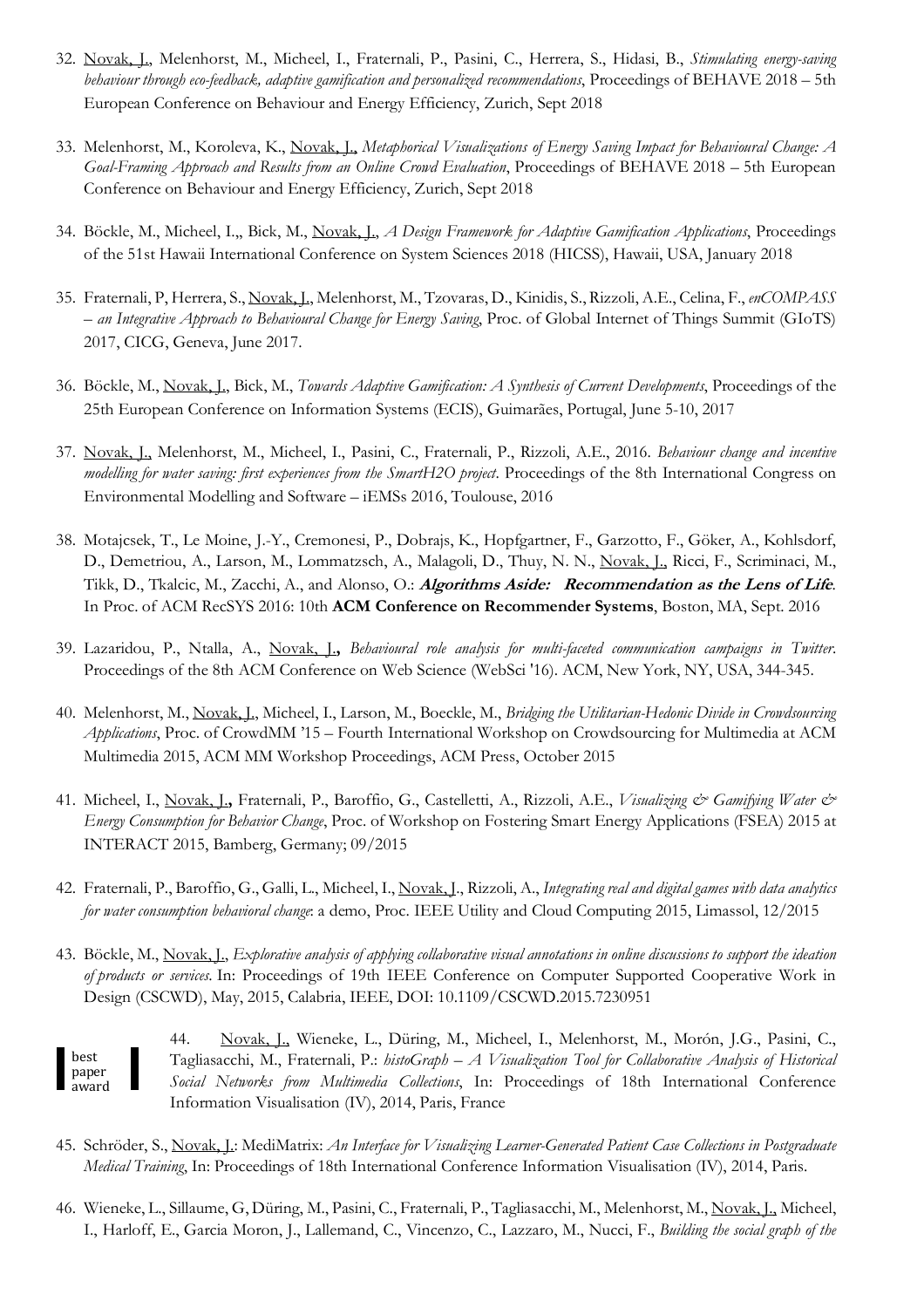*History of European Integration: A pipeline for the Integration of Human and Machine Computation*, Short Paper, Intl. Conf. on Digital Humanities 2014, Lausanne, 2014

- 47. Harou, J.J., Garrone, P., Rizzoli, A.E., Maziotis, A., Castelletti, A., Fraternali, P., Novak, J., Wissmann-Alves, R., Ceschi, P.A., *Smart metering, water pricing and social media to stimulate residential water efficiency: opportunities for the SmartH2O project*. In Proceedings of International Conference on Water Distribution Systems Analysis (WDSA 2014), July 14- 17, 2014, Bari, Italy.
- 48. Rizzoli, A.E., Castelletti, A., Cominola, A., Fraternali, P., Diniz dos Santos, A., Storni, B., Wissmann- Alves, R., Bertocchi, M., Novak, L., Micheel, I., *The SmartH2O project and the role of social computing in promoting efficient residential water use: a first analysis*. In Proceedings of the 7th International Congress on Environmental Modelling and Software, June 15-19, 2014, San Diego, California, USA. ISBN: 978-88-9035-744-2.
- 49. Novak, J., Fraternali, P., Daras, P., Jaimes, A., Klein, M. (Eds), *Social Media for Crowdsourcing and Human Computation*, Proc. of SoHuman 2013 – 2nd International Workshop on Social Media for Crowdsourcing and Human Computation at ACM WebScience 2013 (co-located with CHI 2013, ECRC 13), eWIC-BCS (ACM Digital Library)
- 50. M. Dionisio, P. Fraternali, E. Harloff, D. Martinenghi, I. Michell, J. Novak, C. Pasini, M. Tagliasacchi, S. Zagorac, *Building Social Graphs from Images through Expert-based Crowdsourcing*, Proc. of SoHuman 2013 – 2nd Intl. Workshop on Social Media for Crowdsourcing and Human Computation at ACM WebScience2013, Paris
- 51. Ziebarth, S., Kötteritzsch, A., Hoppe, H.U., Dini, L., Schröder, S., Novak, J., **Design of a Collaborative Learning Platform for Medical Doctors specializing in Family Medicine**, Proc. CSCL 2013, Short Paper, Taiwan, 2013
- 52. Böckle, M., Schröder, S., Novak, J., *Collaborative Visual Annotations For Knowledge Exchange in Practical Medical Training*, Proc. of ECTELmeetsECSCW - Workshop on Collaborative Technologies for Working and Learning at ECSCW 2013 – European Conf. on Computer-supported Coop. Work, Cyprus, 2013, http://ceur-ws.org/Vol-1047
- 53. Wieneke, L., Sillaume, G., Lallemand, C., Novak, J., Micheel, I., Morón, J.G., Lazzaro, M., Croce, V.: **Combining human and machine computation for the digital humanities**, Demonstration in the Poster Session of IEEE MMSP 2013 - International Workshop on Multimedia Signal Processing, 30 September – 2 October 2013, Pula
- 54. Wieck, E., Novak, J.*: Towards a Usercentered Ubiquitous Customer Feedback Elicitation Framework.* Proc. of ICEIS 2012 – the 14th International Conference on Enterprise Information Systems (3) 2012: 269-272
- 55. Galli, L., Fraternali, P., Martinenghi, D., Tagliasacchi, M., Novak, J.: **A Draw-and-Guess Game to Segment Images**. In Proc. of ASE/IEEE SocialCom/PASSAT 2012: 914-917, IEEE Computer Society Press, 2012
- 56. Novak, J., Ziegler, J., Hoppe, U., Holzinger, A., Heintze, C., Böckle, M.: *Mobile Anwendungen für Medizin und Gesundheit*. Proc. of Mensch & Computer 2012, Workshopband: p. 227-230
- 57. Novak, J., Böckle, M., Ziebarth, S.: *Entwicklung mobiler Anwendungen für situatives Wissen in der Medizin*. Proc. of Mensch & Computer 2012, Workshopband: p. 247-260
- 58. Novak, J.; Preuße, S., *Designing Visual Systems for Social Data Analysis in Open Government Applications*, In: Proc. of the Workshop "Data-centric Interactions on the Web" at INTERACT 2011, Intl. Conf. on Human-Computer Interaction, Lissabon, WS-CEUR, Vol. 817, Dec 2011
- 59. Novak, J., Schmidt, S., *When Joy Matters: The Importance of Hedonic Stimulation in Collocated Collaboration with Large-Displays*, Proc. of INTERACT 2009, 12<sup>th</sup> IFIP Conference on Human-Computer interaction, Uppsala, Aug 2009

60. Novak, J. **Mine, Yours...Ours? Designing for Principal-Agent Collaboration in Interactive Value Creation**, Proc. of Wirtschaftsinformatik 2009, Vienna, February 2009 best paper nomination

61. Novak, J.**,** Schmidt, S., Aggeler, M., Schwabe, G., *Kooperative Medienumgebungen für das Reisebüro der Zukunft*, Proc. der Mensch & Computer 2008, Lübeck, Sept. 2008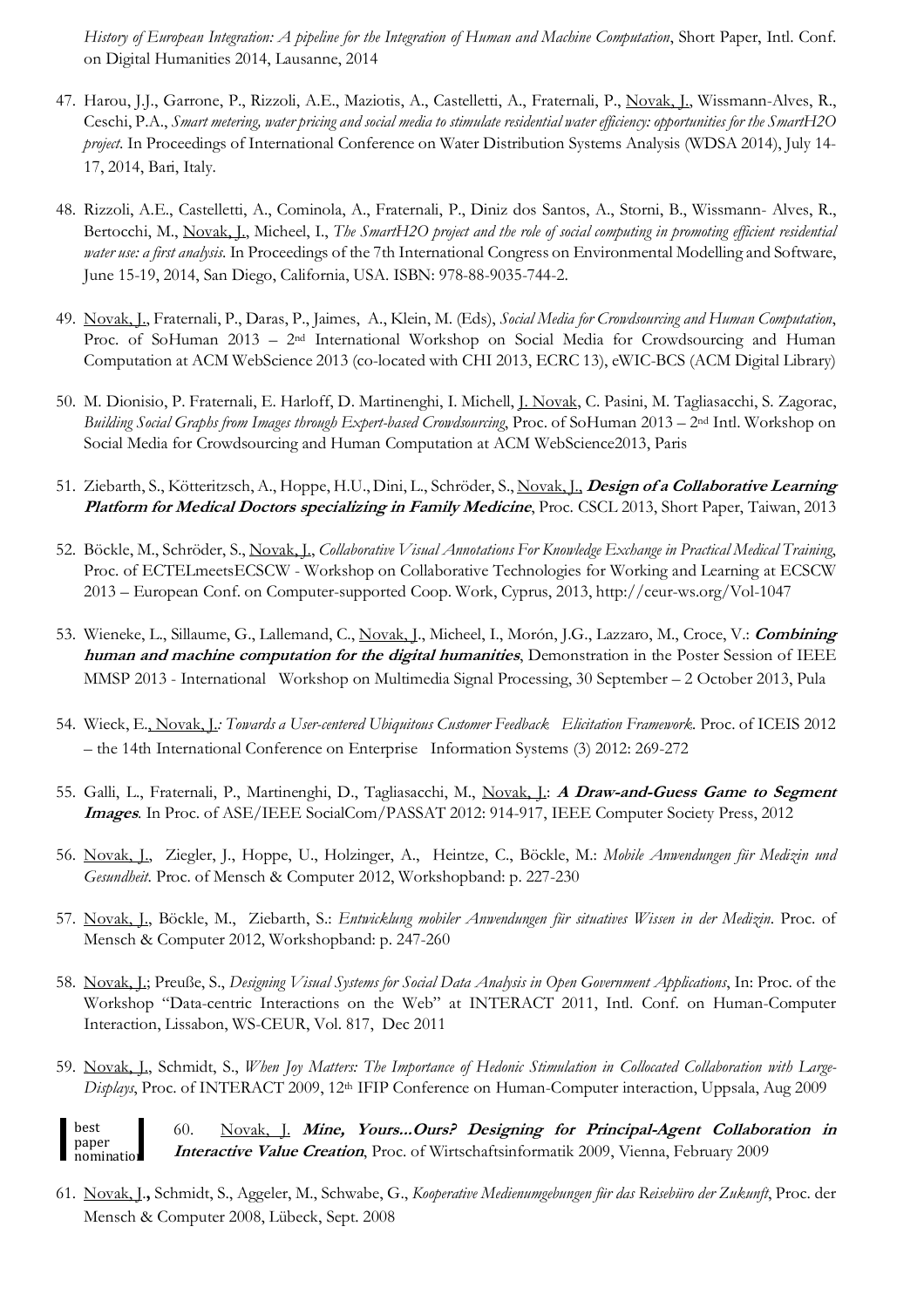- 62. Novak, J., Aggeler, M., Schwabe, G., *Designing Large-Display Workspaces for Cooperative Travel Consultancy*, Proc. ACM CHI 2008, International Conf. on Human Factors in Computing Systems, Extended Abstracts and Applications (Work-in-Progress), April 5-10, Florence, 2008, ACM Press
- 63. Aschoff, R., Novak, J., *The Mobile Campfire: A New User Paradigm for Mobile Social Web Scenarios*, Proc. of IEEE Human-System Interaction Conference, Krakow, May, 2008, IEEE Press / IEEE Digital Library
- 64. Aschoff, M., Novak, J., *The Mobile Forum: Real-Time Information Exchange in Mobile SMS Communities*, Proc. of ACM CHI 2008, Extended Abstracts and Applications (Work-in-Progress) April 5-10, Florence, 2008, ACM Press
- 65. Schwabe, G., Novak, J., Aggeler, M., *Designing the Tourist Agency of the Future,* 21st Bled eConference on eCollaboration: Overcoming Boundaries through Multi-Channel Interaction, Bled, June 2008
- 66. Novak, J.; *Challenges and Opportunities for Visual Exploratory Search in User-generated Media Content Collections,* ACM CHI 2007, Workshop on Explorative Search Interfaces*,* Workshop Proc*.* published in ACM Digital Library, May 2007
- 67. Novak, J., *Multiperspektivische Wissensvisualisierung für Wissensaustausch in heterogenen Inter-Community Netzwerken*, Wirtschaftsinformatik 2007, Karlsruhe, Feb/March 2007.

68. Novak, J., *Helping Knowledge Cross Boundaries: Using Knowledge Visualization to Support Cross-Community Sensemaking*, Proc. of HICSS-40, Hawaii International Conference on System Sciences, Hawaii, Jan 02-06, 2007 best paper nomination

- 69. Novak, J., Voigt, B., *Mashing-up mashups: from collaborative mapping to community innovation toolkits*, 2006; Proc. of MCIS 06 - Mediterranean Conference on Information Systems, Venice, October 05-08, 2006.
- 70. Novak, J.; *Opportunities and Challenges of Socially-Conscious Consumer Support Systems in the Augmented Supermarket*, Proc. of 1st Intl. Workshop on Social-Implications of Ubiquitous Computing, ACM CHI 05, Portland (OR), USA, April 2005
- 71. Novak, J.; Wurst, M.: *Knowledge Explorer: An Interactive Tool for Supporting Cross-Community Discovery and Sharing of Knowledge*, Proc. of HCI International 2005, Lawrence Erlbaum Publishers, July 2005
- 72. Novak, J.; *Social Computing in the "Real World": Collaborative Knowledge Creation in the Augmented Supermarket*, Proc. of HCI International 2005, Las Vegas, Lawrence Erlbaum, July, 2005
- 73. Novak, J.; Cuel, R.; Sarini, M.; Wurst, M.; **A tool for supporting knowledge creation and exchange in knowledge intensive organisations**, Proc. of I-KNOW 04, 4th International Conf. on Knowledge Management, Graz, Springer & Co., July 2004
- 74. Novak, J.; Kunz, C.; Wurst, M.; *Supporting Innovation by Facilitating Knowledge Exchange in Heterogeneous Expert Communities based on Visualisation and Utilization of Tacit Knowledge*, Proc. of CINet 2004, 5th Intl. Conference on Continuous Innovation, Sydney, Sept., 2004
- 75. Wurst, M., Novak, J., *Agent-based Knowledge Sharing in Heterogeneous Expert Communities - A Machine Learning Perspective*, Proc. of Agent-Mediated Knowledge Management Workshop, 16th European Conference on Artificial Intelligence (ECAI-04), Valencia, Spain 2004
- 76. Novak, J; Wurst, M.; Kunz, C; Morik, K.; Ziegler, J.; Fleischmann, M.; Strauss, W.; *Verbindung heterogener Experten-Communities durch die Entdeckung, Visualisierung und Nutzbarmachung von stillem Wissen – das AWAKE Projekt*, in Proc. Mensch & Computer 2003, Stuttgart, Sept. 2003
- 77. Novak, J.; Wurst, M.; Schneider, M.; Fleischmann, M.; Strauss, W.; **Discovering, visualizing and sharing knowledge through personalized learning knowledge maps – an agent-based approach**, Proc. of **AAAI Symposium on Agent-Mediated Knowledge Management**, American Assoc. for Artificial Intelligence, Springer Lecture Notes in Comp. Science, Springer, 2003

best paper award 78. Novak, J; Fleischmann, M.; Strauss, W.; Wurst, M.; Morik, K.; Ziegler, J.; Kunz, C.; **Augmenting the knowledge bandwidth and connecting heterogeneous expert communities through uncovering tacit knowledg***e*, Proc. of IEEE Knowledge Media Networking 2002, IEEE Computer Society Press, CRL, Kyoto, July 2002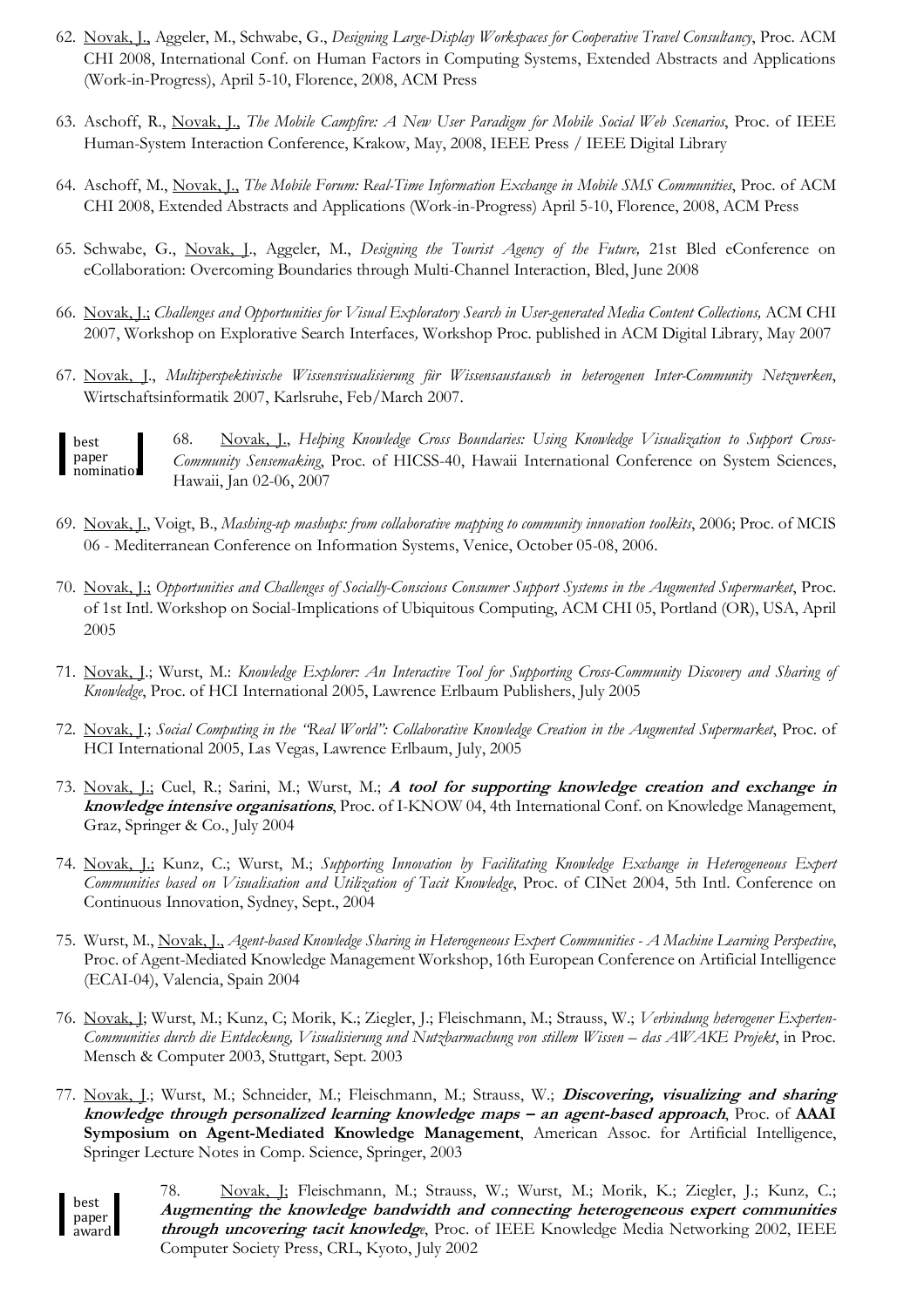- 79. Fleischmann, M., Strauss, W., Novak, J. et al., *Knowledge Discovery and Memory Space as Asymmetric Information - the Architecture of the Internet Media Lab netzspannung.org*, Proc. of IEEE Computer Animation 2002, IEEE Comp. Soc. Press, 2002
- 80. Novak, J; Peranovic, P; *Supporting Experiential Learning through Online/Onsite Interaction and Collaborative Use of Mobile Devices*, Workshop on Interaction Design for CSCL in Ubiqituous Environments at Mobile HCI 2004
- 81. Fleischmann, M.; Strauss, W.; Novak, J.; Paal, S.; Peranovic, P.; Seibert, C.; Schneider, M.: *Metaphors of Navigation for Online Exhibitions & Web Interfaces*; EVA 2002-Electronic Imaging & Visual Arts; Bejing, 2002
- 82. Novak, J., Fleischmann, M., Strauss, W.; Peranovic, P.; Seibert, C.; *The i2tv System: A Mixed Reality Communication Interface*, Proc. of CONTEL 2001 Int. Conf. on Telecommunications, Zagreb, June 2001
- 83. Novak, J., Fleischmann, M., Strauss, W.; Valle, C.; Peranovic, P.; Seibert, C; *From Memoria Futura to i2TV: A tech nological framework and two models for new forms of cultural participation and production in Mixed Realities*; in Proc. of ICHIM 2001, Int. Conf. on Cultural Heritage and Information Technology, Milano, 2001
- 84. Fleischmann, M.; Strauss, W.; Novak, J.; *netzspannung.org - an Internet media lab for knowledge discovery in mixed realities*, in Proc. of cast01//Living in Mixed Realities, Intl. Conf. on Communication of Art, Science and Technology, Schloss Birlinghoven, Sept. 01
- 85. Novak, J.; Thomsen, M.; *Drawing Spaces: Experiments in Presence and Awareness of Body and Space in Mixed Realities*, in Proc. of cast01, Intl. Conf. on Communication of Art, Science and Technology, Schloss Birlinghoven, Sept. 01
- 86. Novak, J., Fleischmann, M., Strauss, W.: *Experiments in new formats for connected communities*, in Proc. of ACM SIGGRAPH 2000, Conference abstracts and applications, ACM Press, July 2000
- 87. Fleischmann, M.; Strauss, W.; Novak, J.; **Building up the Mixed Reality Stage**, Proc. of KES2000, Intl. **Conference on Knowledge Engineering Systems**, Brighton, August 2000
- 88. Strauss, W.; Fleischmann, M.; Novak, J. et al.: *Staging the space of mixed reality - reconsidering the concept of a multi-user environment*. Proc. ACM VRML 99, 4th ACM Symposium on the Virtual Reality Modeling Language, Paderborn, Germany, pp. 93-98, ACM Press, Feb 1999

#### OTHER CONTRIBUTIONS IN BOOKS, PROFESSIONAL JOURNALS AND CONFERENCES

- 89. Novak, J., Hosenen, A.; *Social Media als Katalysator für Innovation*, Swiss IT Magazine, Special Issue "Social Media", May, 2011
- 90. Novak, J.; *User-Centric Media and Next-Generation Media Ecosystems*, Proc. of NMI 2007, Tagung Neue Medien der Inormationsgesellschaft, Alcatel Stiftungs-Verbundkolleg Berlin, June 27-29, 2007
- 91. Novak, J.: *State of the Art in the Integrated e-Knowledge and e-Learning Delivery Chain*, in Encarnação, J.L; John, M.; Bendig, T.; Groth, B (Eds); *i-KnowS: Research Roadmap for a European e-Learning and Knowledge Management Infrastructure*, Fraunhofer ICT Group, June 2003, ISBN: 3-8167-6318-9
- 92. Novak, J.; Ernst, R.: *Mixing realities. Strategies for the Integration of Media Space and Real Space*. In: netzspannung.org/Journal, 1, 2001.
- 93. Novak, J.; Paal, S.: *Distributed System Architectures for Networked Communities* (An Interview with Bernd Freisleben). In: netzspannung.org/Journal, 1, 2001.
- 94. Fleischmann, M.; Novak, J.; Strauss, W.; Kaliva, E.; Peranovic, P.; *On-line and on-site on equal terms*; i3 magazine EU Network for Intelligent Information Interfaces, Nr. 7; 2000

### INVITED TALKS AND OTHER PRESENTATIONS

1. Novak, J., **Human-centred AI and Digital Innovations for Sustainability**, Video Lecture for the Sustainability Summer School in Mecklenburg-Vorpommern "Sustain MV", Univ. Greifswald, Univ. Rostock, Hochschule